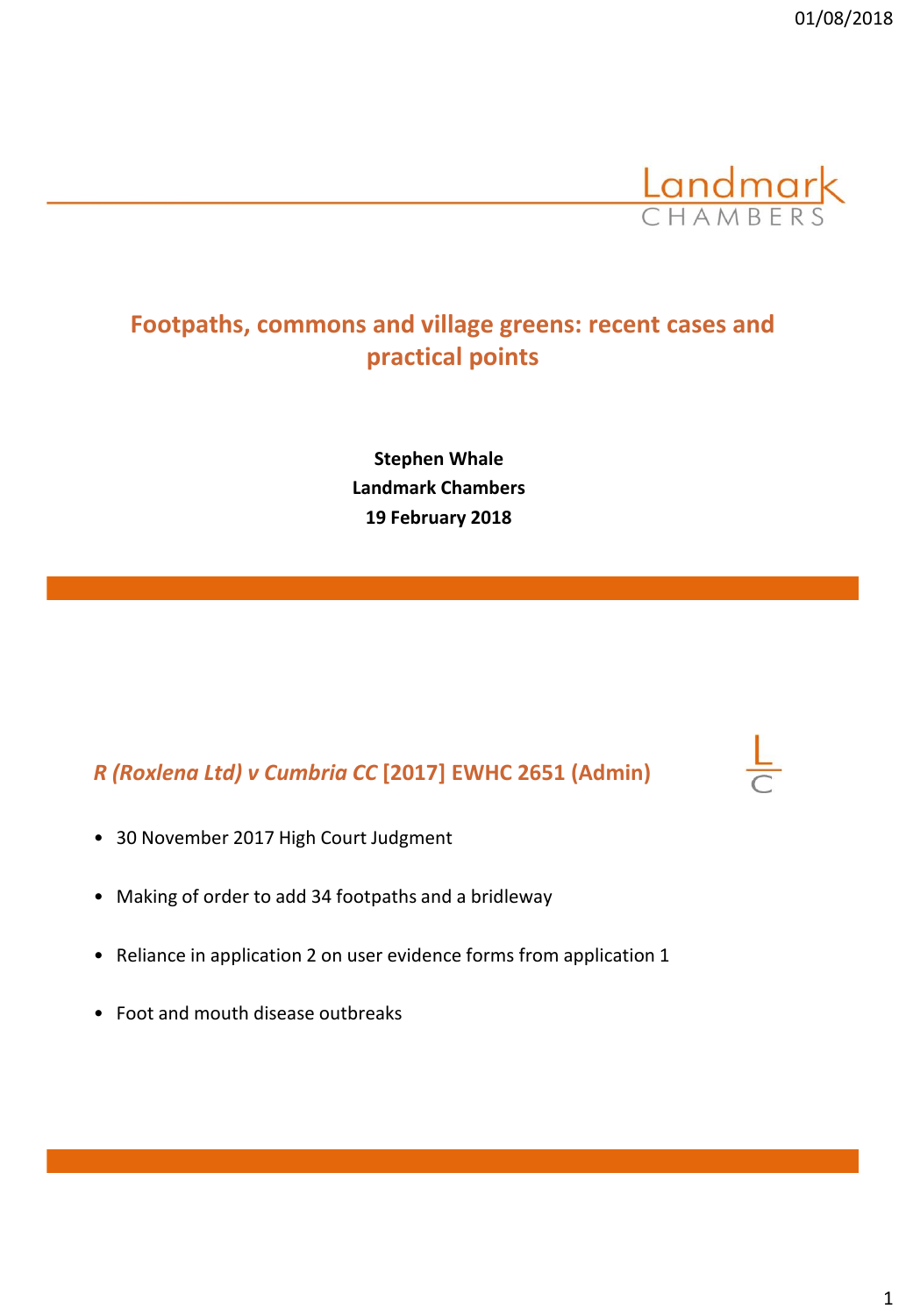# **Meaning of "discovery" in s.53(3)(c) WCA 1981**



Reliance in application 2 on user evidence forms from application 1

- Discussed at [82]-[96]
- CCC did not "discover" the content of the UEFs when application 2 was made
- Nevertheless, applicant 2 was entitled to rely upon applicant 1's evidence as was **CCC**

#### **Foot and mouth disease outbreaks**

- Highways Act 1980 s.31(1)
- "…without interruption…"
- Government advice in November 2012 Advice Note, paragraph 9:

"…it does not seem that the temporary cessation of use of ways solely because of the implementation of measures under the Foot and Mouth Disease Order 1983 could be classified as an 'interruption' under section 31(1)…"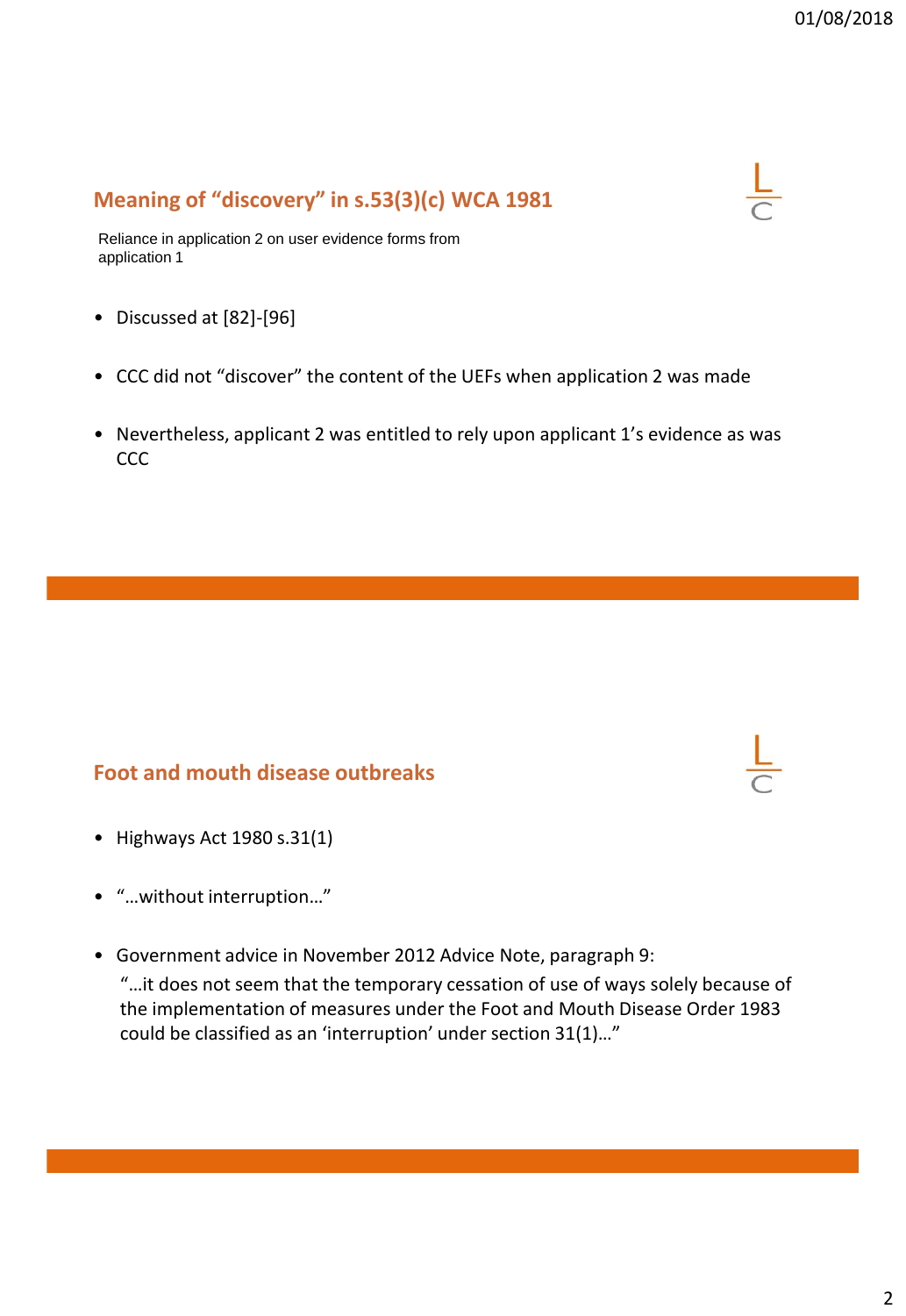### **Advice Note advice Rejected in** *Roxlena* **at [73]**



• "Use or non-use is a question of fact; the cause of any non-use is not the issue."

### **Open Spaces Society deeply troubled**

- Sought amendment of Advice Note;
- PINS has declined to amend (8 December 2017 letter);
- Landowner likely to object to made order on basis of Judge's *obiter* remarks (making of order upheld on other grounds)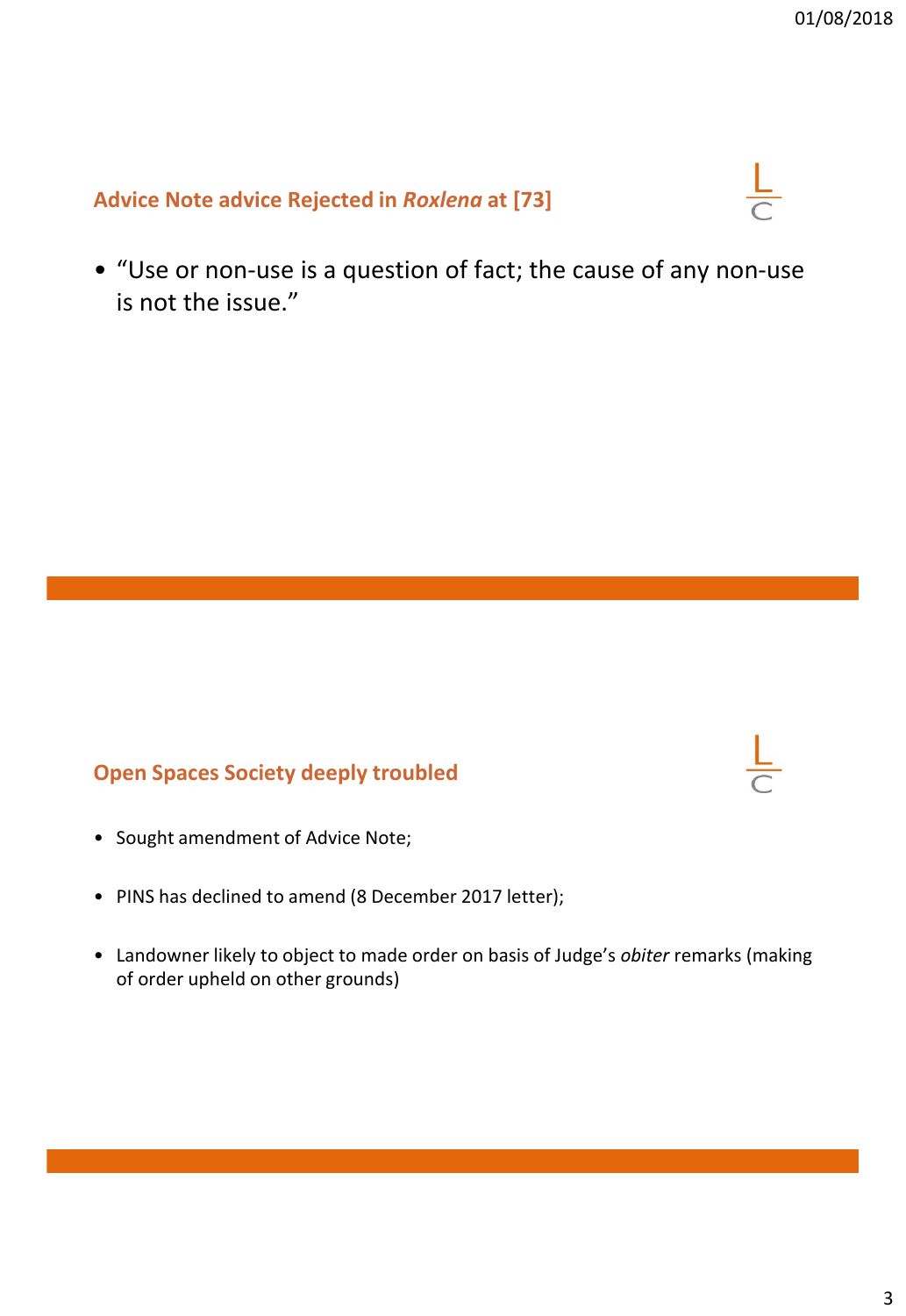# **"Discovery" long after the event**



 $\frac{\mathsf{L}}{\mathsf{L}}$ 

- Rudston, Boynton and Grindale
- Order adding BOAT in East Riding of Yorkshire
- Confirmed by Order Decision of 23 January 2018 (most recent on PINS website: Order Ref 3172864)

### **Application relying upon Inclosure Award of 1844**

- "…there shall at all times for ever hereafter be one other common and public carriage road or King's Highway…"
- Evidence "discovered" in the sense of the Council considering evidence previously unknown to them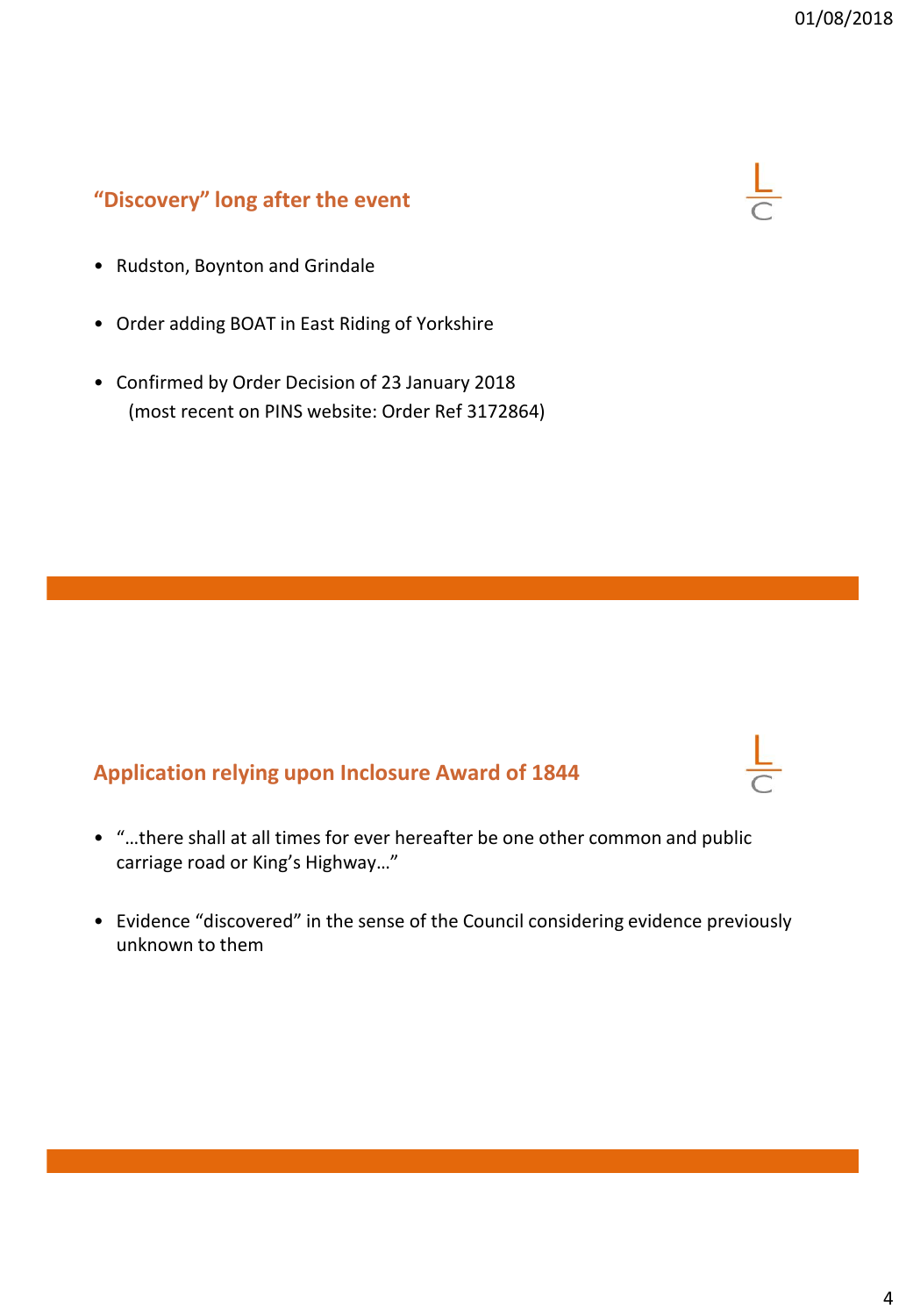### *Weller v Ealing LBC "Warren Farm"*



- Appeal Decisions of 19 September 2017 (FPS/A5270/14A/1 & 2)
- Metropolitan Open Land: proposed site of new QPRFC training ground

### **Locked gates and holes in fences**

• "…no reasonable person would conclude that by placing a locked gate across a route the landowner was displaying an intention to dedicate it as a public right of way, unless there was also a sign or some other indication that they were invited to climb the gate…"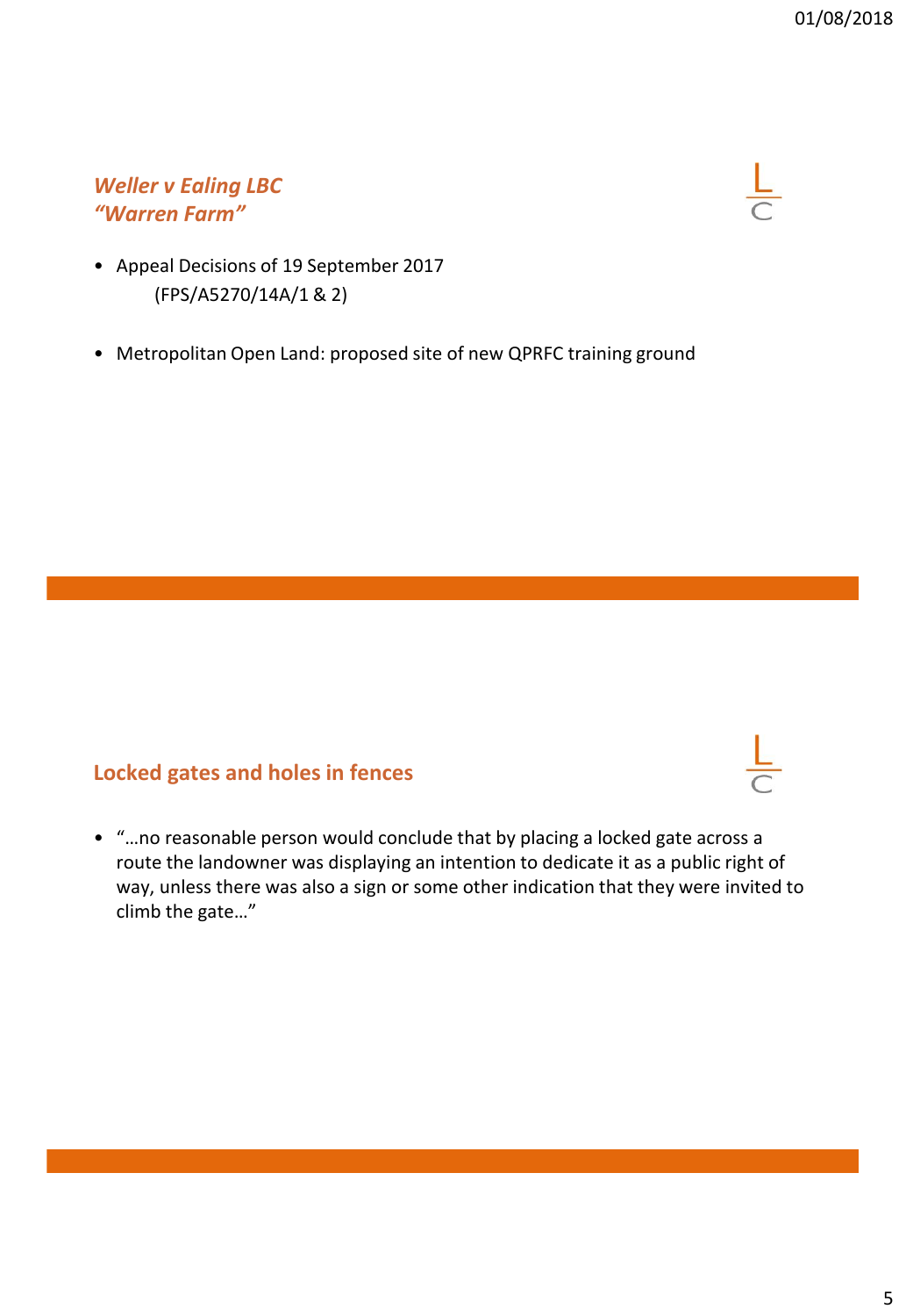• "…even if the hole in the fence at Point B was not repaired after 1993, it would have still been clear to users that the hole had been forcibly made and that the landowner had not intended to provide public access at that point unless there had been some sign or other indication of an intention to dedicate a public right of way…"

### *St John's College, Cambridge* **[2017] PTSR 1353**

- High Court Judgment, 12 July 2017
- "The case raises, apparently for the first time, the question whether the correction of defective applications to ensure that they are duly made under the 2006 Act is limited to one occasion only."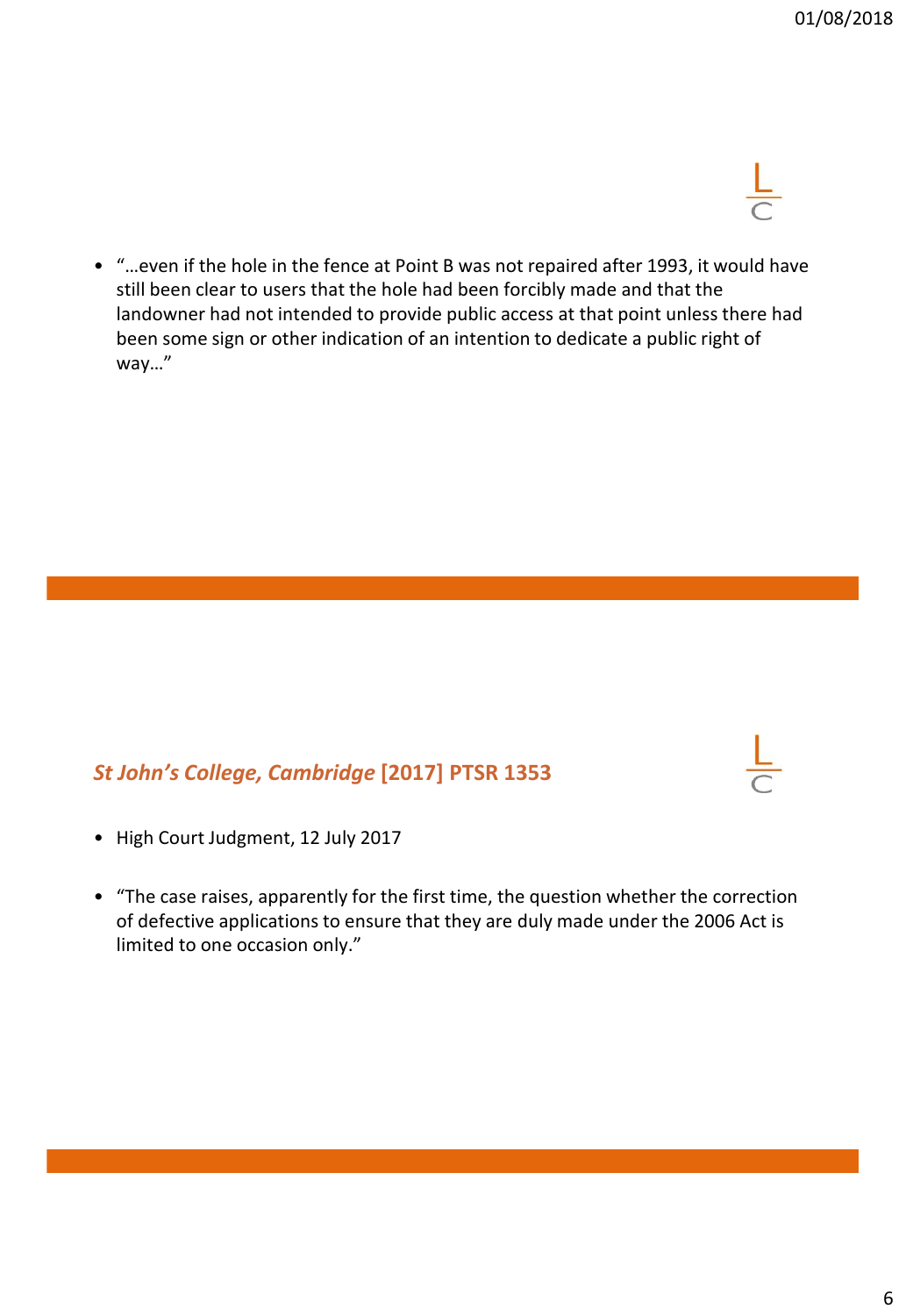#### **One correction or two?**

- Application under s.15 Commons Act 2006 to register land in Cambridge as a town or village green;
- Unfortunate series of procedural wrinkles;
- 17 witness statements submitted with application

### **Duly made v merits**

- CCC said only 7 user forms demonstrated 20 years or more user said insufficient application returned – re-submission of application, with more evidence, invited
- CCC wrong to return the application: duly made v merits
- Government guidance "misleading"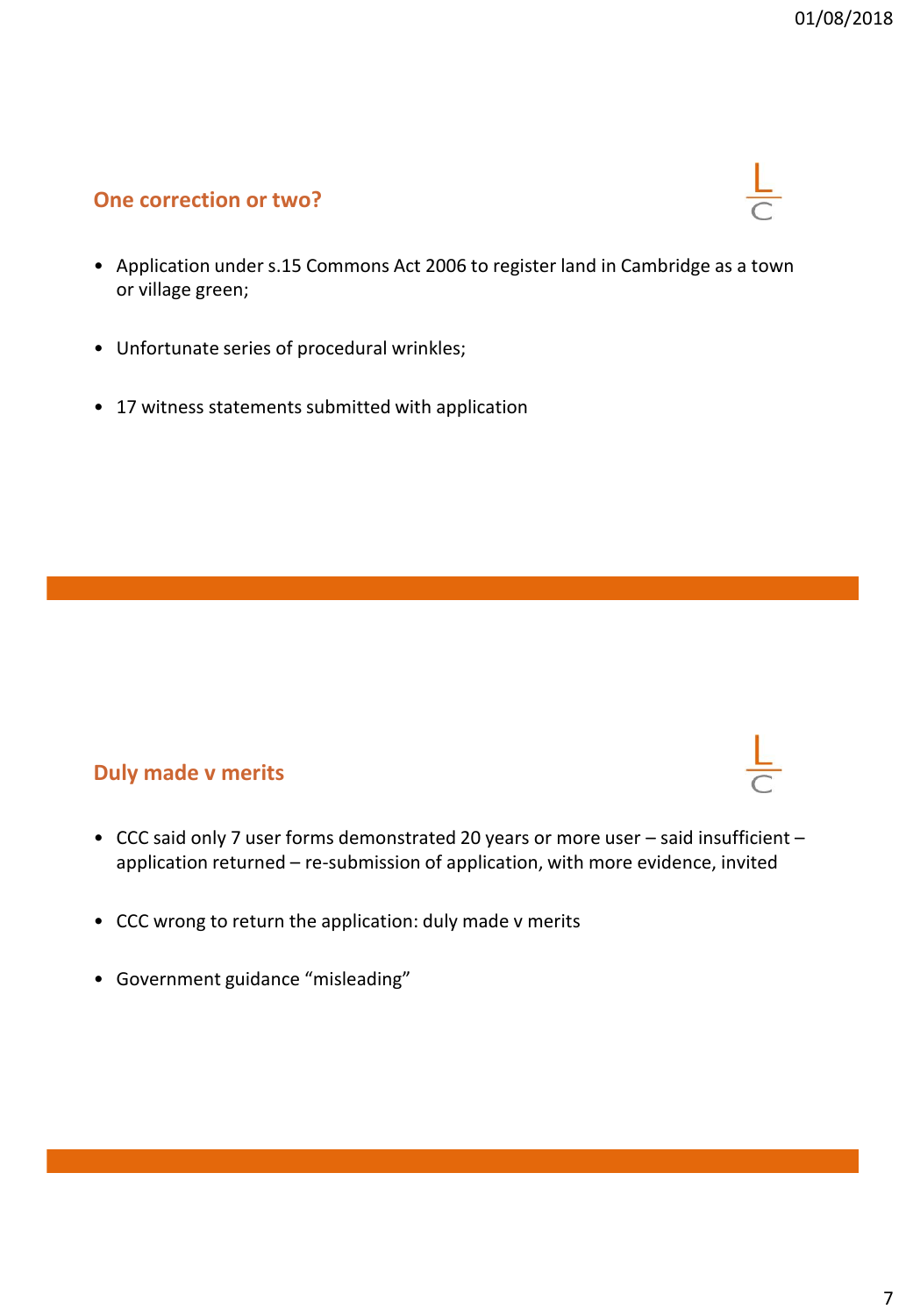#### **…and so it went on**



• Application re-submitted – more evidence provided – issues as to date stamping – issue as to validity of application – protracted correspondence – College objecting to CCC jurisdiction – CCC accepting jurisdiction – judicial review claim

# **The upshot**

- Court finding that CCC entitled to offer applicant opportunity to correct application for second time
- Paragraphs 51-54 of October 2013 DEFRA Guidance amended: see Annex to Judgment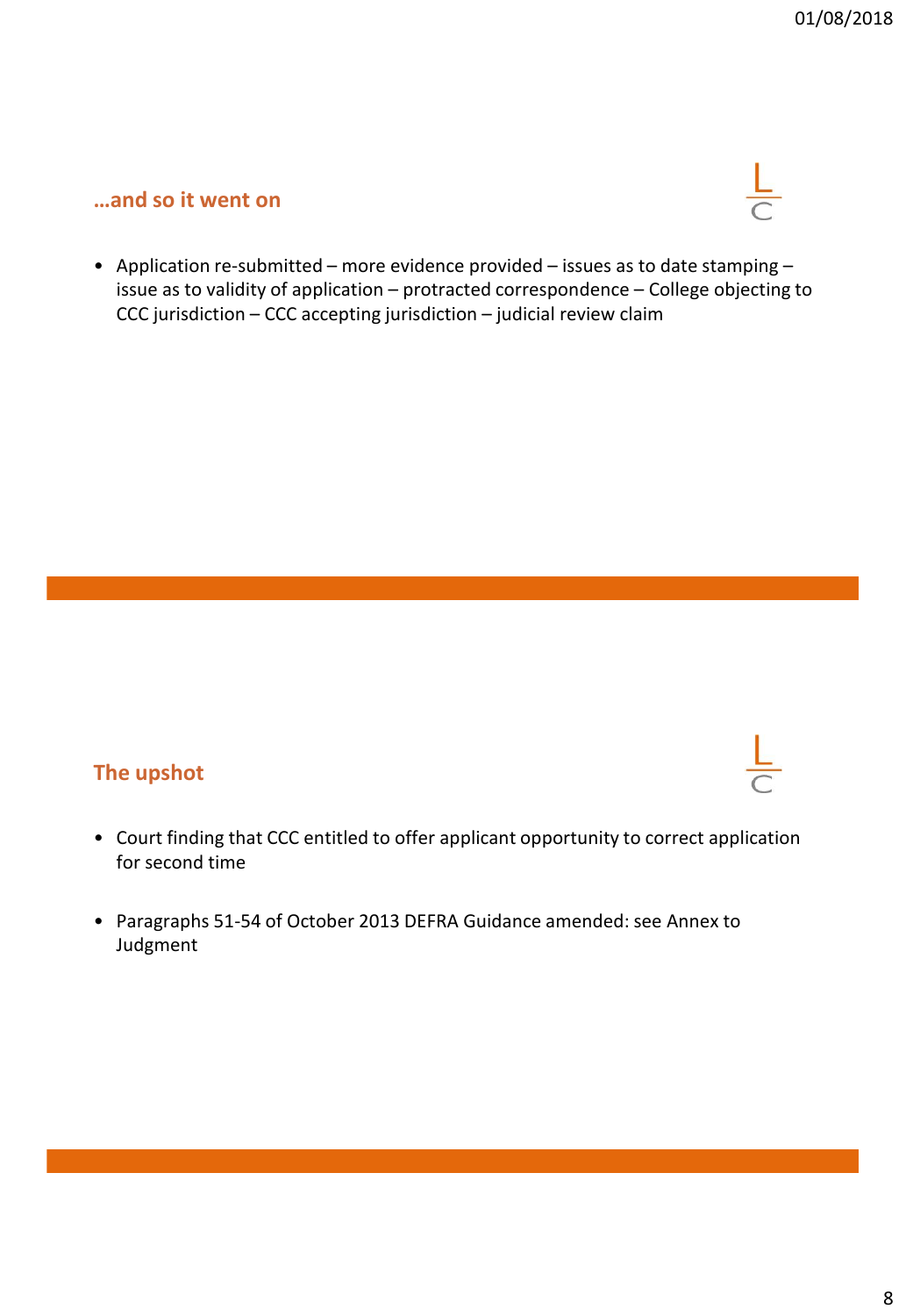# *TW Logistics Ltd v Essex CC* **[2017] Ch 310**



- High Court, 8 February 2017
- Quayside of port of Mistley in Essex

### **De-registration application**

- Land registered as TVG;
- Application to rectify TVG register by de-registration of all or part of the registered land – s.14 Commons Registration Act 1965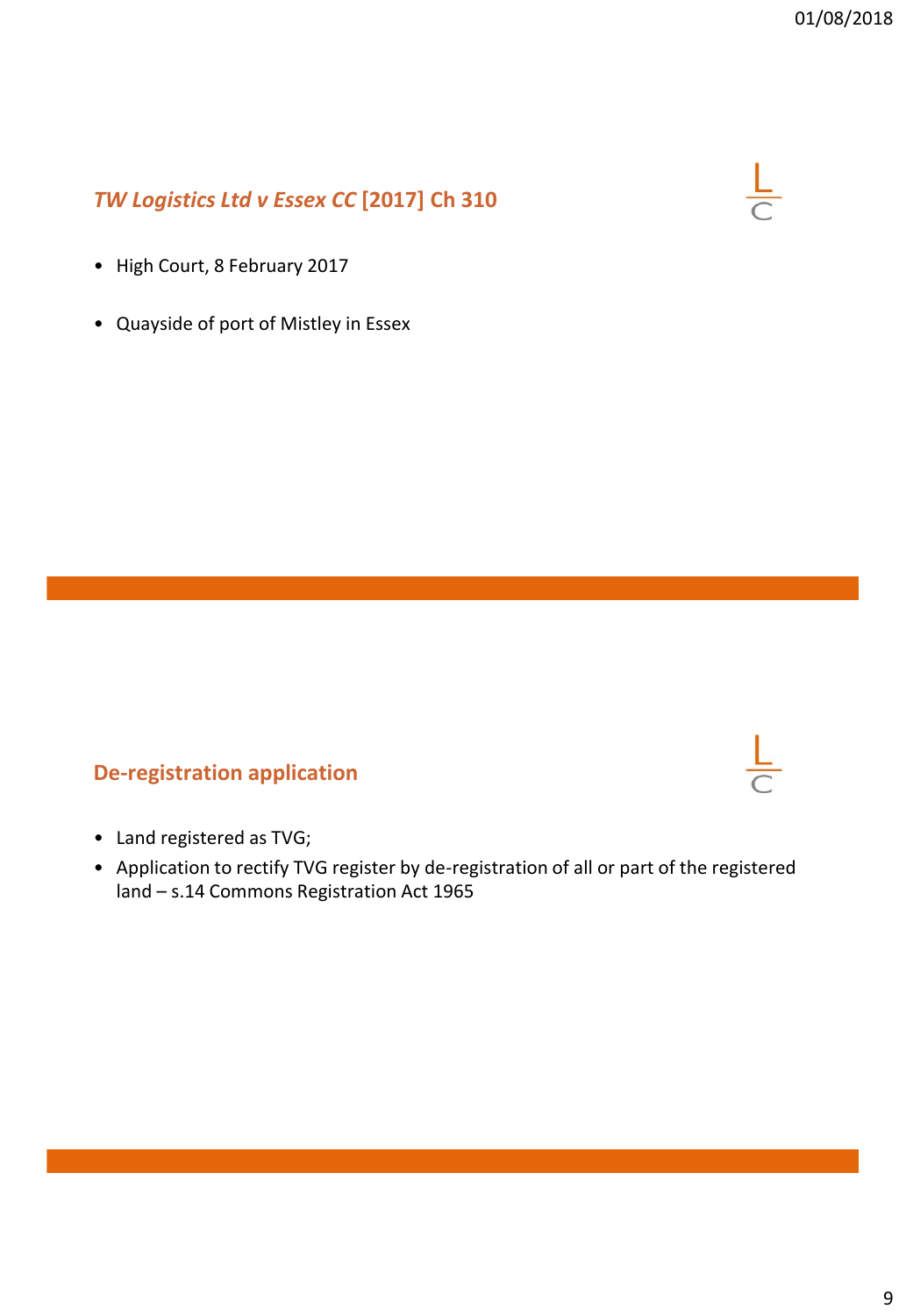# **"lawful sport or pastime"**



- Inspector's findings:
	- "crabbing"
	- "swan feeding"
	- "parking on the land and then sitting in a car to enjoy the view or eat a sandwich"

### **A miscellany of points**

- [31]: scope of de-registration hearings *de novo;*
- [116]-[117]: permissive swan feeding no effect on other lawful sports and pastimes;
- [160] and [199]: sensible co-existence;
- [218]: general walking and wandering, with or without dogs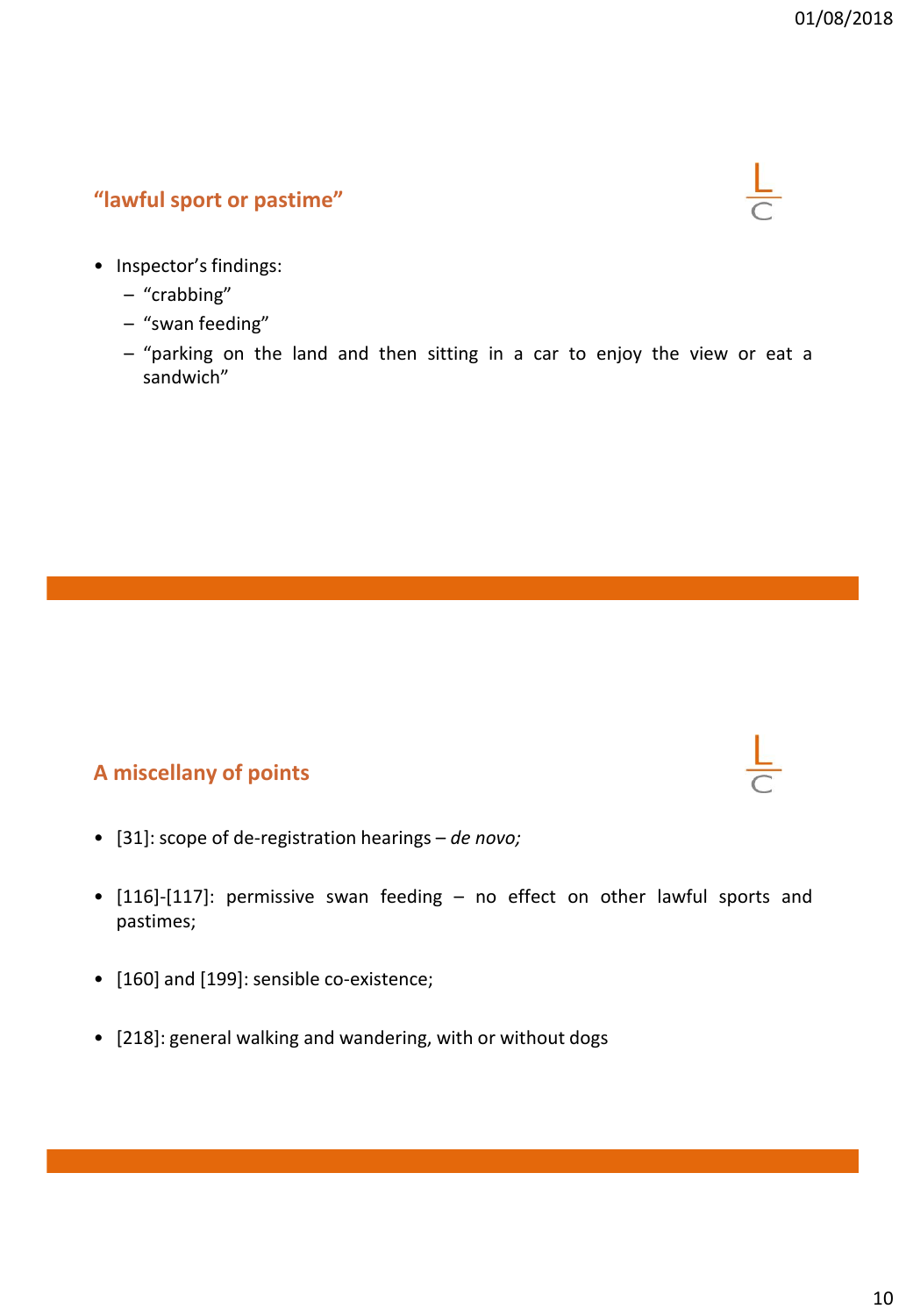# *Littlejohns v Devon CC* **[2016] QB 1092**



- Land registered as common land under Commons Registration Act 1965
- Effect of  $s.1(2)(b)$
- Interplay with Commons Act 2006

#### **An unfortunate oversight…**

• Registration of common land in 1967 and 1968 – 1968 notice of intention to register rights of common – no subsequent formal application – therefore rights never registered – continued grazing until outbreak of foot and mouth disease in 2001 – herds slaughtered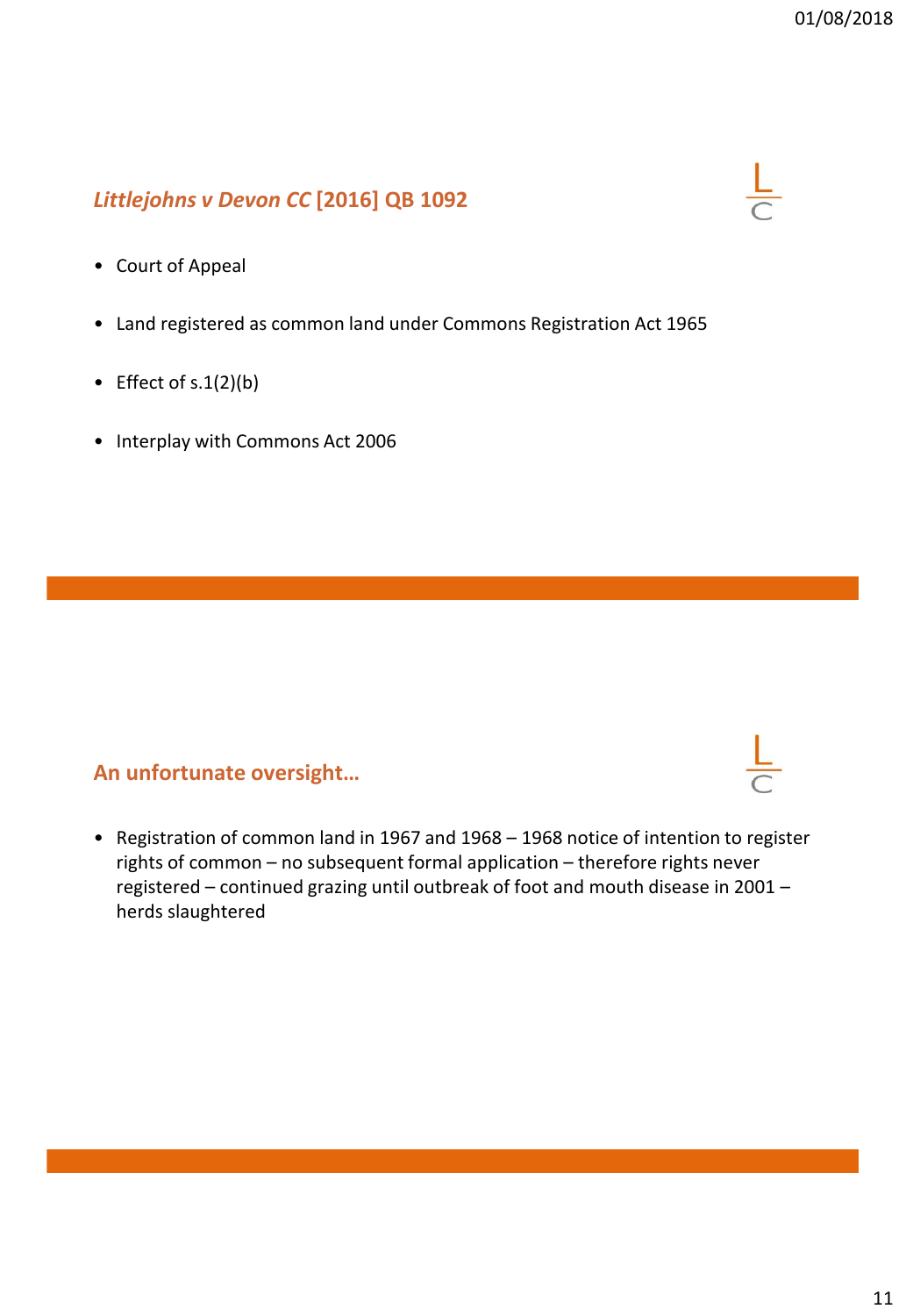### **The 2010 application…**



• Reliance upon Commons Act 2006 – 2010 application to amend register of common land by registration of right to graze cattle and sheep – reliance upon long period of grazing – entitlement to payments under Stewardship/Wildlife Enhancement scheme if application successful – payments to graziers to forego or reduce grazing

### **The upshot**

- After 31 July 1970:
- No unregistered rights of common could be exercised over land registered as a common; no effective, exercisable, right of common could be granted over such land; no right of common over land registered as common land could be acquired by prescription after that date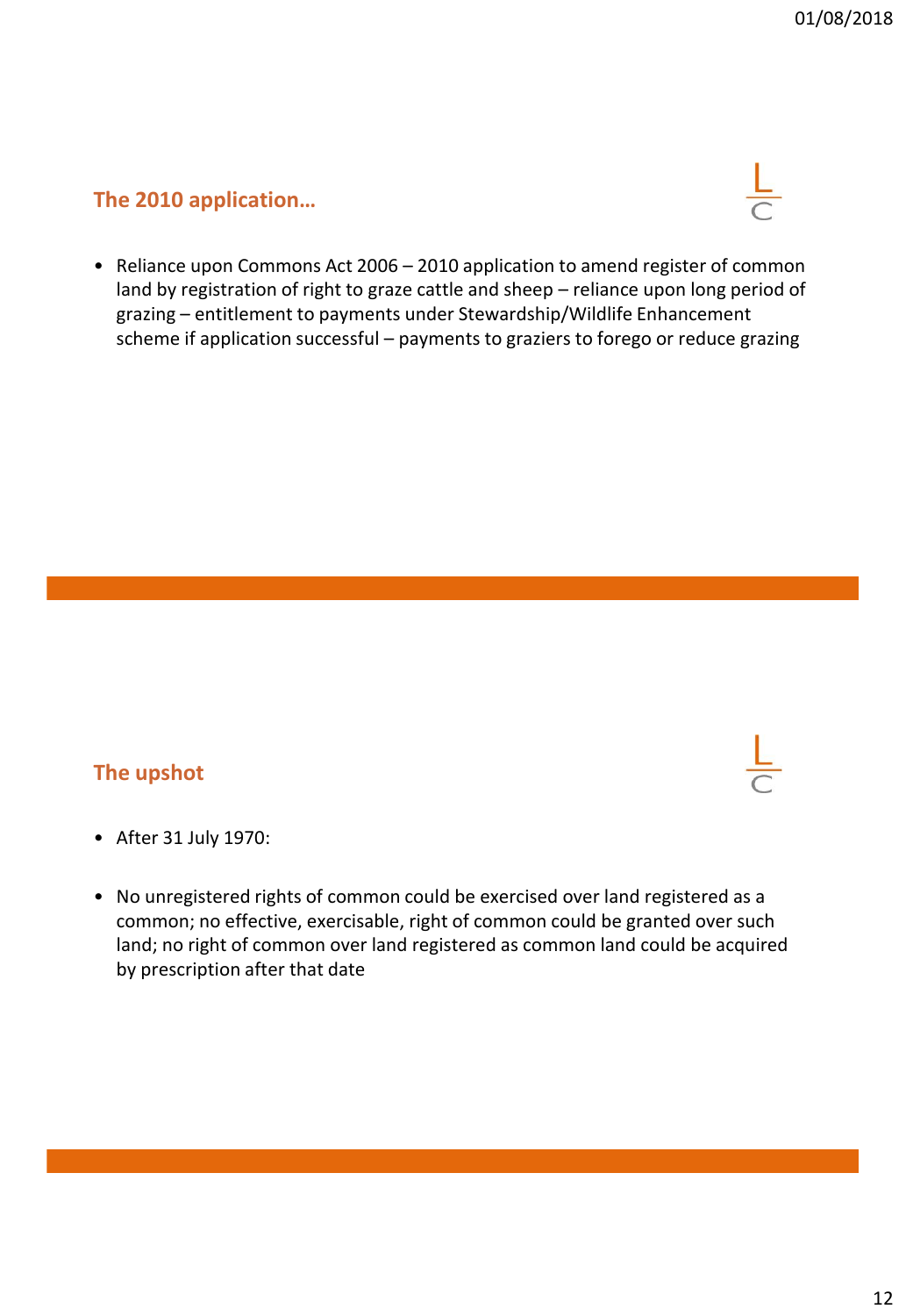# *Singh v Cardiff CC* **[2017] EWHC 1499 (QB)**



- High Court, 23 June 2017
- Pub, pub, rugby club man walks along footpath in early hours man ceases to be on footpath – ends up in brook overnight – serious and life-changing injuries

### **The claims**

- Breach of s.41 HA 1980 duty to maintain footpath;
- Breach of s.2 of Occupiers' Liability Act 1957;
- Common law negligence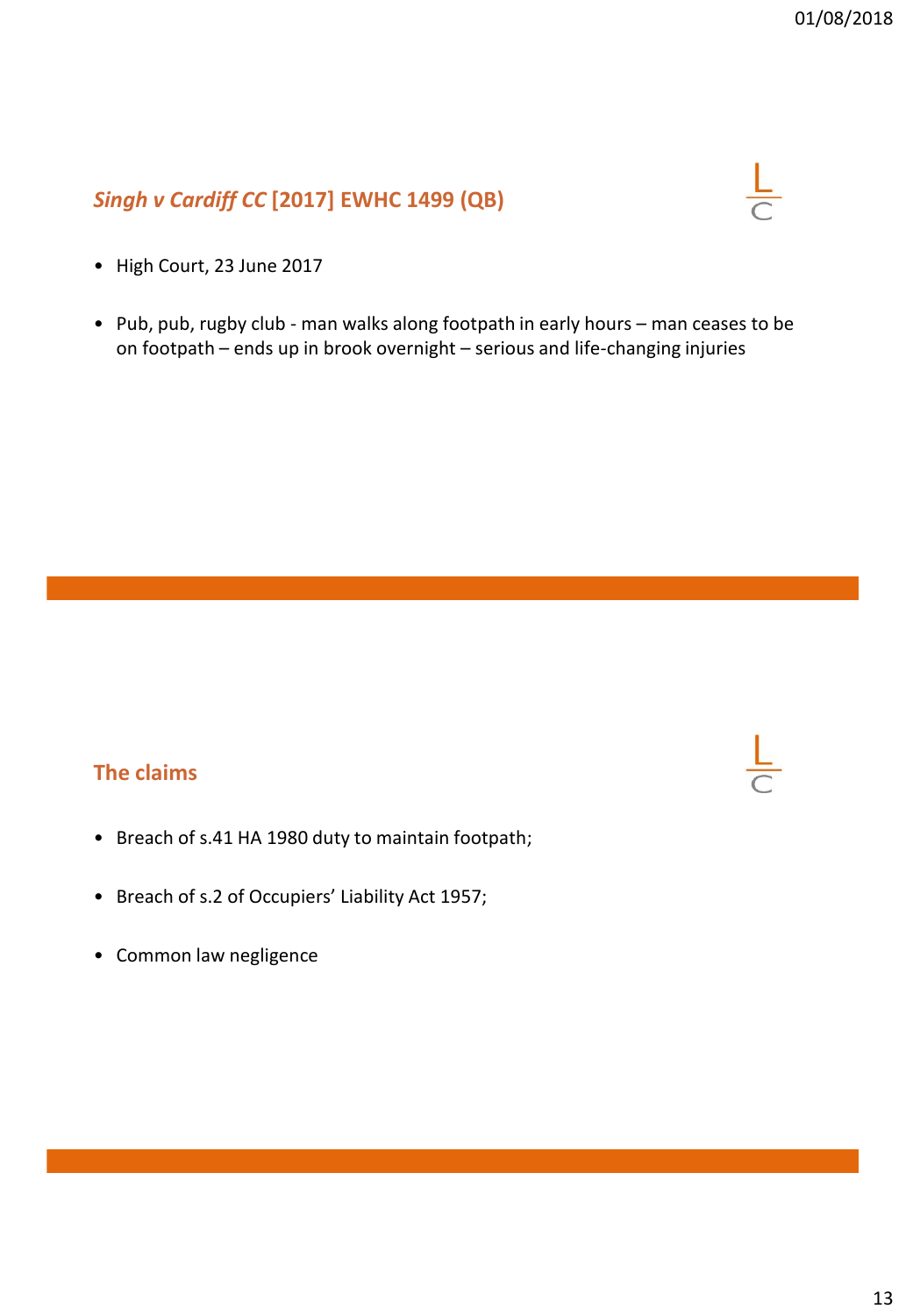### **The facts**

$$
\frac{\mathsf{L}}{\mathsf{C}}
$$

• Footpath constructed about 1987 – leads to footbridge – footpath c.2m wide – concrete edging units – one concrete edging unit missing – cracked and uneven edging units – depression where footpath shifted – drop down to ground adjacent to footpath – wing wall – vertical drop from wing wall to river bed – no railings – lamppost not working

### **The mechanics of the incident**

• Claimant voluntarily left footpath – stood on ground adjacent to footpath – lost his balance – fell backwards and slid down slope on his back, feet first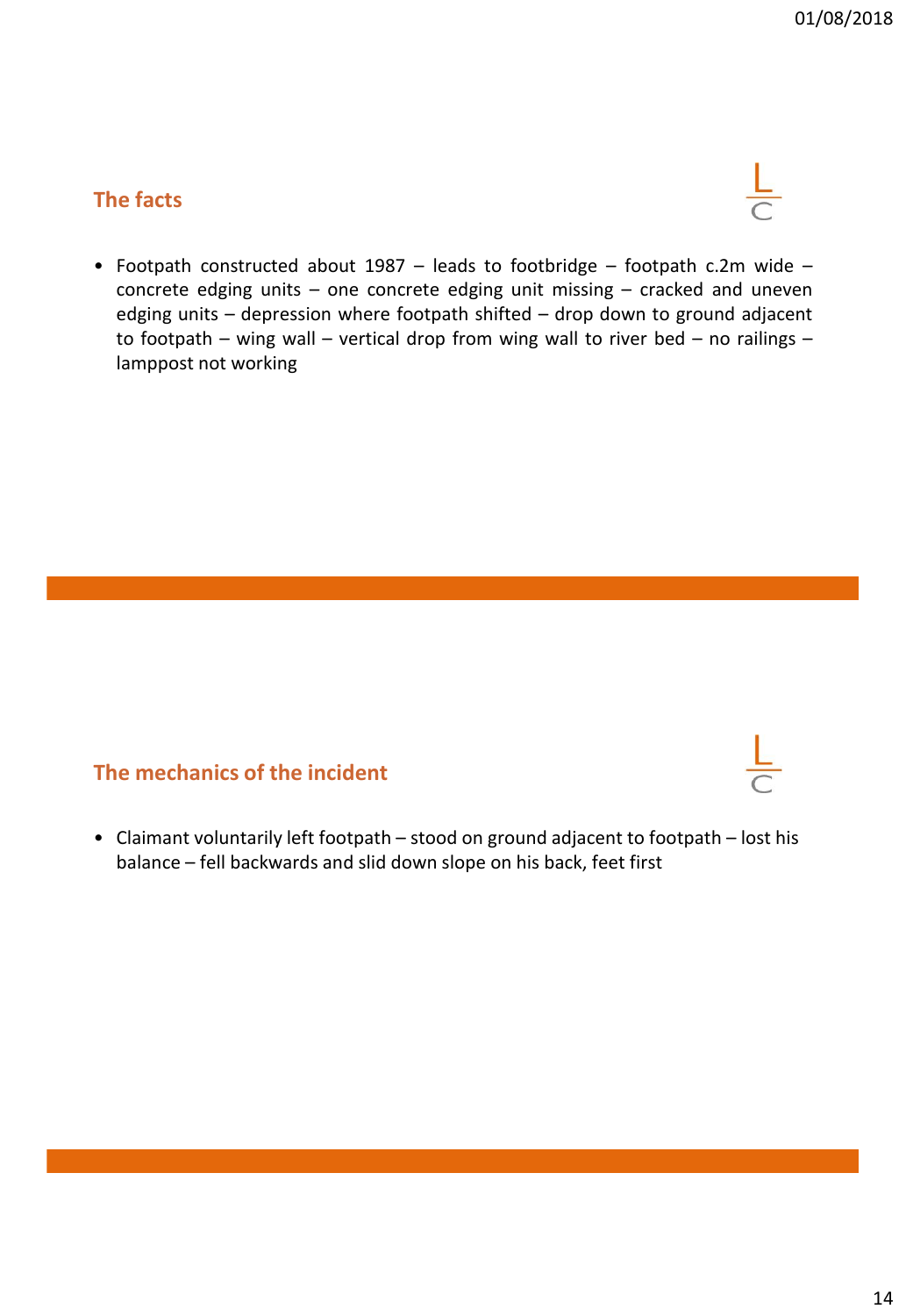# **The upshot**



• s.41: alleged defects did not cause the injury – no trip or slip – broken and uneven edging units not in state of disrepair giving rise to breach – very low risk of tripping – footpath wide enough and edging units not designed to be walked on – depression in footpath not in breach of s.41 – not a pothole or tripping hazard – s.58 defence not made out, if engaged



• s.2 OLA: duty to take such care as is reasonable in all the circumstances to see that a visitor will be reasonably safe in using the land for the purposes for which he is invited or permitted to be there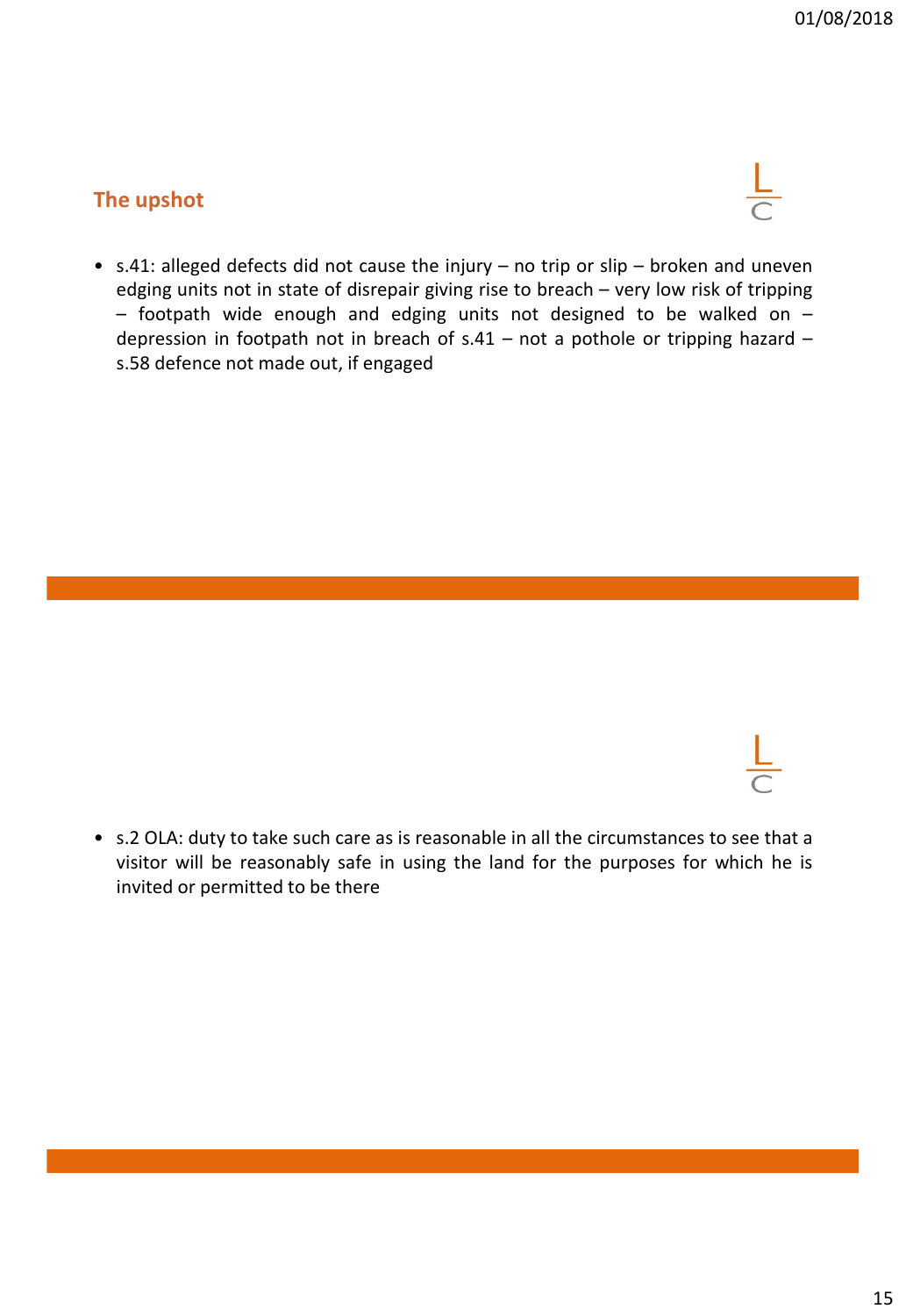- 
- Persons invited or permitted to be on the adjacent land for purposes reasonably incidental to the use of the footpath;
- Footpath sufficiently wide relatively few occasions when people had to leave footpath – obvious brook and steep drop into it – system of reporting faults with lights – periodic checks of the lights



• Negligence: guard rails on footbridge, but not besides the footpath – no breach of duty of care by not erecting guard rails or fencing